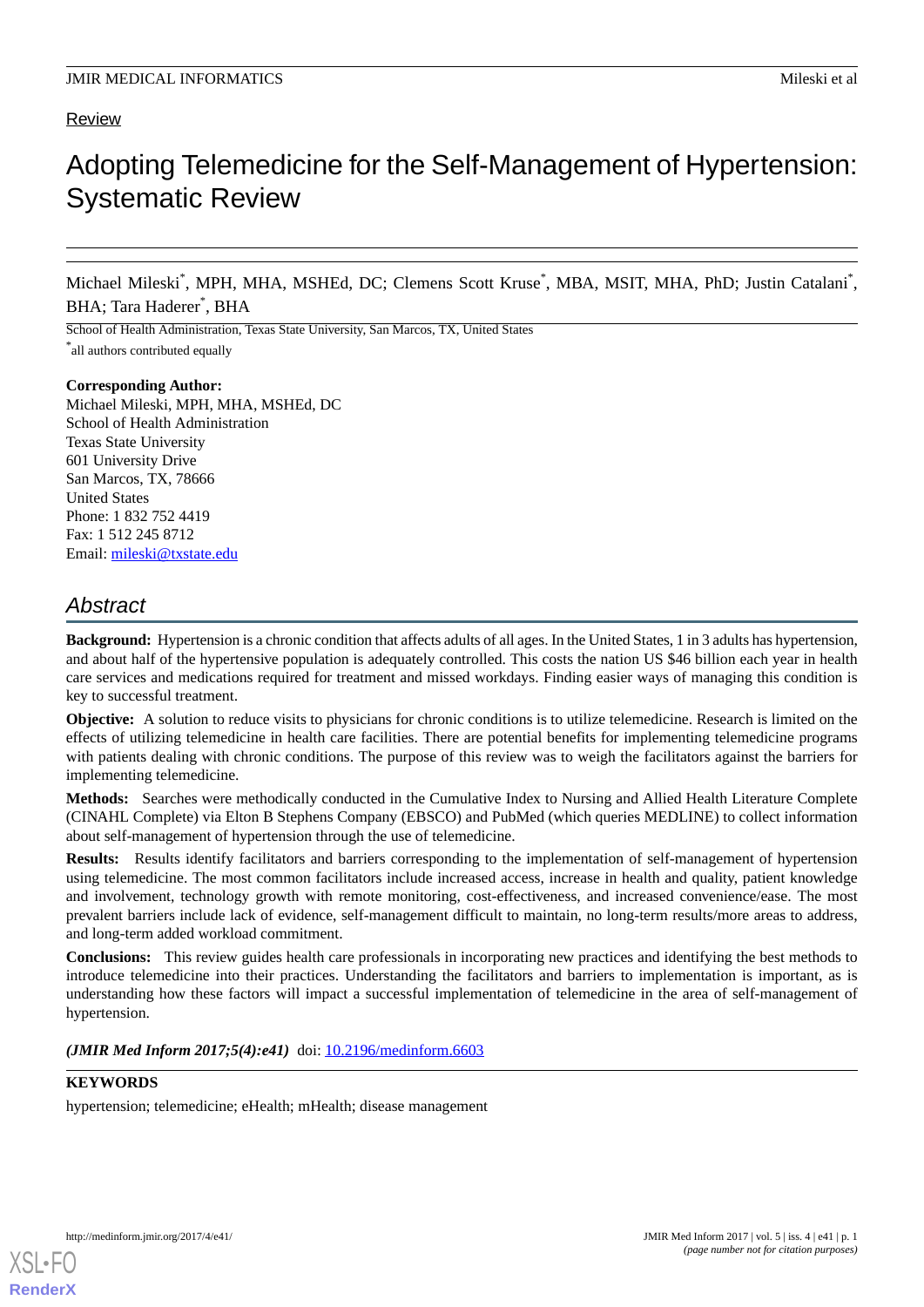# *Introduction*

# **Incentives**

The Patient Protection and Affordable Care Act of 2010 (PPACA) has put a burden on health care facilities, forcing them to cut costs and focus on quality. We must find effective methods to keep patients with chronic diseases such as hypertension and diabetes from having to come to the facility directly, by allowing them the choice of being monitored from home. This is easily and effectively done through telemedicine, such as telephone-based medicine, electronic medicine, or videoconferencing [\[1](#page-10-0)]. Telemedicine has incentives for health care facilities and the patients who would participate. These incentives include increased access to rural areas, increased involvement of nurses, decreased involvement of doctors in menial tasks, potential cost-effectiveness, interactive behavior change, high patient satisfaction, and positive long-term health outcomes [[1](#page-10-0)[-5](#page-10-1)]. Although there are clear advantages and evidence showing that telemedicine improves outcomes of hypertension and other chronic illness not only in the short term but also in the long term, studies show that health care facilities and medical staff are skeptical regarding the adoption of telemedicine models because of the shift of responsibility to the provider to check up on the patient  $[6]$  $[6]$ .

Incentives for cost cutting and improved outcomes exist through PPACA and Medicare reimbursement policies. By increasing the quality and patient satisfaction, higher reimbursement can be realized through federally funded programs. Telemedicine can be rapidly implemented and can easily negate some of the financial burdens in facilities throughout the United States by higher patient volumes and by more efficient use of patient-physician care time [[1\]](#page-10-0).

### **Identification and Definition of Key Terms**

According to the World Health Organization, telemedicine is "the delivery of health care services, where distance is a critical factor, by all health care professionals using information and communication technologies for the exchange of valid information for diagnosis, treatment and prevention of diseases and injuries, research and evaluation, and for the continuing education of health care providers, all in the interests of advancing the health of individuals and their communities" [[7\]](#page-10-3). The use of telemedicine has expanded vastly to include a "variety of applications and services using two-way video, email, smartphones, wireless tools and other forms of telecommunications technology" [[2\]](#page-10-4). Telemedicine has the potential to impact the health care industry in profound ways with the constant creation and innovation of technology. Currently, the health care system relies on face-to-face communication to deliver care. Telemedicine offers a method to be utilized in conjunction with face-to-face communication with providers. It is not a separate specialty in the medical field because telemedicine is typically integrated in health care institutions within information technology or the delivery of care [\[2](#page-10-4)]. There is no distinction between the terms "telemedicine" and "telehealth," and they are considered interchangeable to encompass a variety of remote health care options [[7\]](#page-10-3). Patient consultations via videoconferencing,

transmission of still images, electronic health (eHealth) including patient portals, remote monitoring of vital signs, continuing medical education, consumer-focused wireless applications, and nursing call centers, among other applications, are all considered part of telemedicine and telehealth [[7\]](#page-10-3).

### **Hypertension Defined**

Hypertension is defined as having abnormally high blood pressure [\[8](#page-10-5)]. Known as the "silent killer," hypertension is listed as one of the most important causes for premature death; it affects 1 billion people worldwide, with two-thirds found in developing countries [\[9](#page-10-6)]. These numbers are growing at an alarming rate, with an estimated 1.56 billion adults to be afflicted with hypertension by 2025 [[9\]](#page-10-6). Hypertension is a chronic condition that occurs when blood is pumped through the arteries with excessive force [[1\]](#page-10-0). Hypertension can lead to many health risks, including heart attacks, strokes, kidney failure, or other life-threatening health problems [[1\]](#page-10-0). Causes of hypertension can include kidney fluid and salt balances, blood vessel structure, genetic causes, and environmental causes such as unhealthy lifestyles, obesity, and the use of certain medications [\[8\]](#page-10-5). In the United States, 1 of every 3 adults has hypertension and only about half of the population with hypertension has the condition under control [[9\]](#page-10-6). This costs the nation US \$46 billion each year in health care services and medications required for treatment and missed workdays [\[9\]](#page-10-6).

### **Physician Dependence and Self-Management**

Patients are highly dependent on their physicians for information on their health. Self-management refers to taking responsibility for one's own behavior and well-being. Implementing self-management in the health care setting is the start to educating patients of their current state of health and conditions affecting them. Educating not only improves the individual's knowledge of the condition but also allows for early detection of health problems and enables the individual to correctly self-titrate medications and allows for timely interventions [[2,](#page-10-4)[8](#page-10-5)].

### **Telemedicine Adoption Among Health Facilities**

Facilities that have adopted models of telemedicine have shown better patient outcomes and satisfaction, higher patient volumes, and increased facility space to be used for other purposes. Although recent studies have not shown a direct short-term relationship to cost savings, they recognize that in the long-term, cost-effectiveness will be realized  $[5,10,11]$  $[5,10,11]$  $[5,10,11]$  $[5,10,11]$  $[5,10,11]$ . With the obesity rate in America at an all-time high, along with hypertension diagnoses on the rise, it is important to recognize the benefits that telemedicine offers to consumers. Some of these are sustainable intervention, long-term blood pressure control, improved patient knowledge and accountability, facilitated communication between the patient and the provider, and long-term cost-effectiveness [\[3](#page-10-9),[12\]](#page-10-10). The benefits of telemedicine are yet to be fully realized through research, and it could easily become a regulation to implement it as a tool, such as electronic health records or the International Classification of Diseases, Tenth Edition (ICD-10). It is in the best interests of health facilities to implement this technologically advanced medical care technique into their operations, allowing for a competitive advantage.

 $XSI - F($ **[RenderX](http://www.renderx.com/)**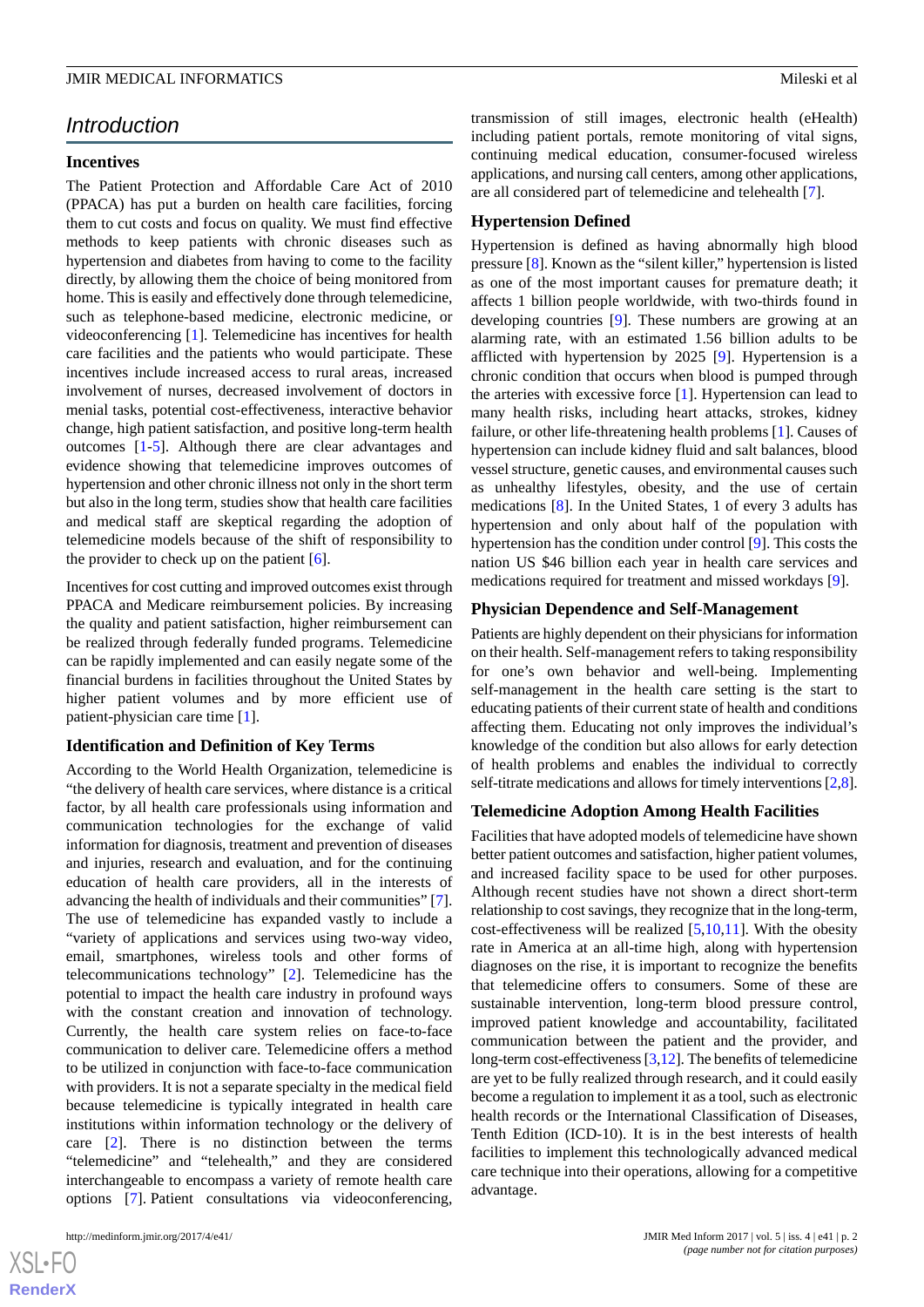# **Telemedicine Impact**

Although telemedicine offers numerous benefits, the benefits are not fully recognized at the beginning of implementation. With no governmental incentives existing in place for telemedicine, facilities are skeptical to take the leap into this new care technique. This review highlights the facilitators and barriers to implementing telemedicine techniques into health care facilities to identify the benefits that can be realized if adopted [\[2](#page-10-4)[-4](#page-10-11),[6](#page-10-2)[,11](#page-10-8),[12\]](#page-10-10).

# **Rationale**

The findings of this review will be useful to health administrators, physicians, nurses, and other stakeholders in facilities that are weighing the potential benefits and barriers of adopting a telemedicine policy into their organization. This review is also useful to patients. With the ability of technology to inform the public, patient awareness on the management of their own health has made them a major stakeholder in health care. By extending these findings to the public, increased awareness of the positive outcomes to the adoption of telemedicine might be the push to implementation that the health care facilities need.

# *Methods*

# **Data Collection Process**

Information for this review was collected through the use of two databases: Cumulative Index to Nursing and Allied Health

Literature (CINAHL) Complete via Elton B Stephens Company (EBSCOhost) and PubMed (which queries MEDLINE). The search focused on self-management of hypertension through the use of telemedicine. The members of the research team reviewed the papers identified during the search and summarized data relative to this review. During successive independent reviews, members compared and discussed the papers and reasons for their inclusion in the study. Papers were included based on their discussion of facilitators and barriers to the self-management of hypertension via telemedicine. The members of the research team had full agreement on all papers included in this systematic review.

# **Sample**

Research databases were queried from PubMed and CINAHL using search terms of ("telehealth" OR "Telemedicine" OR "eHealth" OR "mHealth" OR "information technology") AND ("self-management" OR "self management") AND ("hypertension" OR "high blood pressure" OR "elevated blood pressure"). Several exclusion criteria were also specified: duplicates were excluded; only academic journals were included; papers were in English only; human-based studies were only included; study protocols and designs were eliminated; and nongermane trials were excluded. Searches were limited to date of publication from 2010 to 2016  $(n=14)$ . This process is illustrated in [Figure 1](#page-3-0).

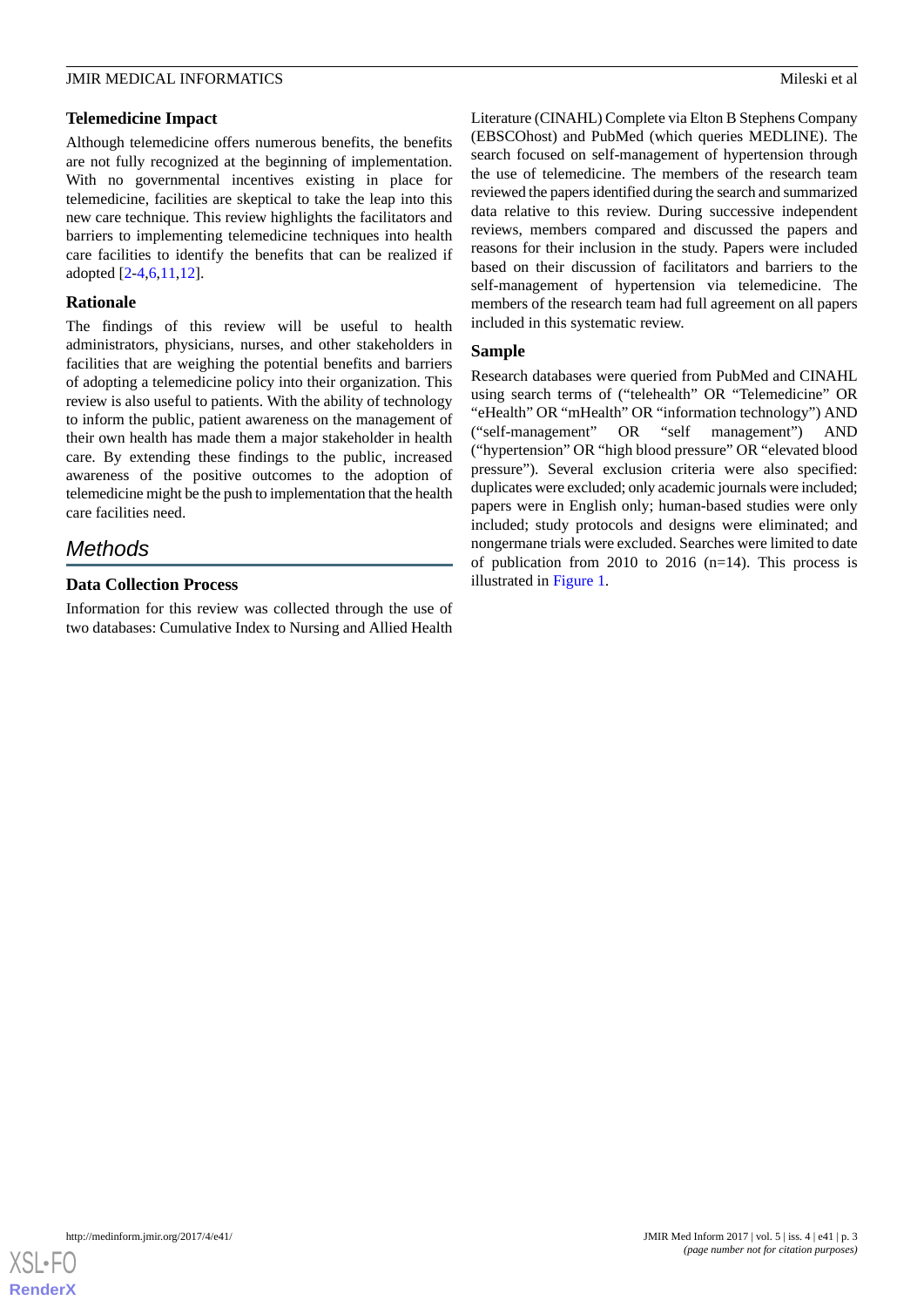# **JMIR MEDICAL INFORMATICS** Mileski et al.

<span id="page-3-0"></span>**Figure 1.** Preferred Reporting Items for Systematic Reviews flow diagram.



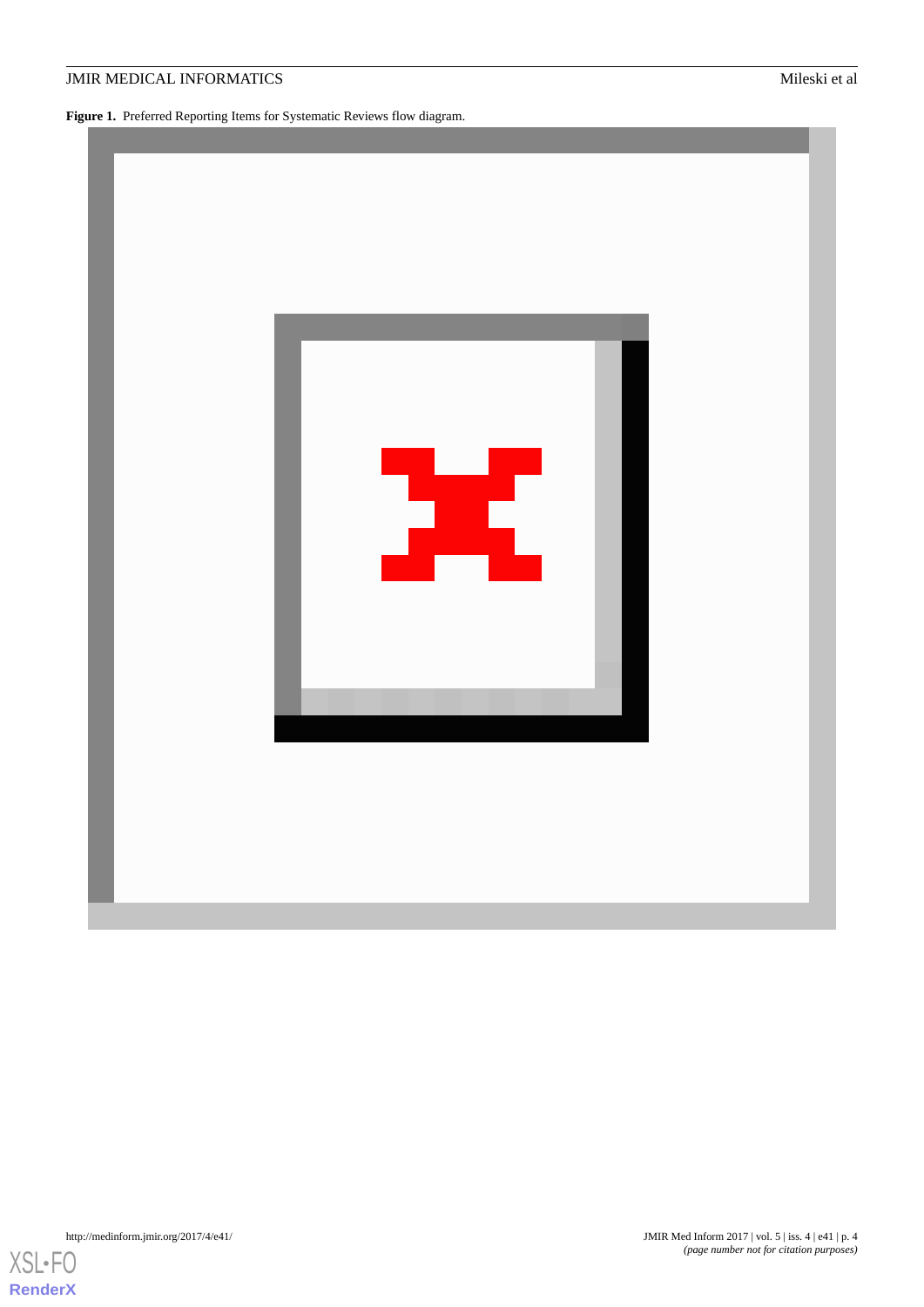# **JMIR MEDICAL INFORMATICS** Mileski et al.

<span id="page-4-0"></span>Table 1. Facilitators and barriers associated with the implementation of telehealth in the self-management of hypertension.

| Authors                | Facilitators                                                                                            | <b>Barriers</b>                                                                          |  |  |  |
|------------------------|---------------------------------------------------------------------------------------------------------|------------------------------------------------------------------------------------------|--|--|--|
| McKoy et al $[13]$     | Rapidly evolving technology                                                                             | Self-management requires much support                                                    |  |  |  |
|                        | Decreased costs for providing care                                                                      | Limited oversight, regulation, and guidelines                                            |  |  |  |
|                        | Mobile phones can become electrocardiographs (EKG) or<br>other diagnostic machines                      | Blurring of professional role of practitioners                                           |  |  |  |
|                        | Increased access to care that patients otherwise may not re-<br>ceive                                   | Potential for increased liability for practitioners                                      |  |  |  |
|                        | Large application to medically underserved areas                                                        | Need for identification for ways to mitigate risk                                        |  |  |  |
|                        | Ease in scheduling, communication, monitoring, and man-<br>agement for patients and practitioners       |                                                                                          |  |  |  |
| Kumar et al [14]       | Apps attached to practitioners have increased oversight of<br>patients and ease of facilitation of care | Many available apps for mobile phones do not have a practi-<br>tioner involved with them |  |  |  |
|                        |                                                                                                         | Apps available are not documented as valid ways to measure<br>blood pressure             |  |  |  |
|                        |                                                                                                         | No oversight to app production or effectiveness                                          |  |  |  |
|                        |                                                                                                         | Lack of Food and Drug Administration approval                                            |  |  |  |
| Kaambwa et al [3]      | Cost-effective in the long run                                                                          | Differences in results compared with other studies                                       |  |  |  |
|                        | Adjusted life years gained                                                                              | Varying results between men and women                                                    |  |  |  |
|                        | Markov model                                                                                            |                                                                                          |  |  |  |
|                        | Reduced blood pressure compared with usual care                                                         |                                                                                          |  |  |  |
| Maciejewski et al [12] | Sustainable intervention                                                                                | No economic gains                                                                        |  |  |  |
|                        | Long-term blood pressure control                                                                        | Not many other studies to exhibit consistency                                            |  |  |  |
| Wakefield et al [15]   | Home-based                                                                                              | No significant difference between intervention and control<br>group                      |  |  |  |
|                        | More timely changes                                                                                     | Information technology unlikely to lead to improved out-<br>comes alone                  |  |  |  |
|                        | Targets remote treatment outcomes                                                                       | Need for responsive clinical processes                                                   |  |  |  |
|                        | Effectiveness in the short term                                                                         |                                                                                          |  |  |  |
| Shaw et al $[16]$      | Improved patient outcome                                                                                | Unclear long-term commitment                                                             |  |  |  |
|                        | Positive organizational culture                                                                         | Added workload                                                                           |  |  |  |
|                        | Evidence-based and nurse administered                                                                   | Skeptical staff on positive outcomes                                                     |  |  |  |
|                        | Information technology infrastructure and support                                                       |                                                                                          |  |  |  |
|                        | Utilization of existing equipment and space                                                             |                                                                                          |  |  |  |
| Fitzner and Moss [4]   | Increased access                                                                                        | Literacy level                                                                           |  |  |  |
|                        | Interactive behavior change technology                                                                  | Comfort level with technology                                                            |  |  |  |
|                        | Chronic care model                                                                                      | Security of personal health data                                                         |  |  |  |
|                        | Technological tools lead to improved patient health                                                     | Accuracy of information                                                                  |  |  |  |
|                        | High access to telecommunication                                                                        | Medicare's efforts to extend reimbursement to self-manage-<br>ment training              |  |  |  |
|                        | Ease and immediacy of communication                                                                     |                                                                                          |  |  |  |
|                        | Convenience of home                                                                                     |                                                                                          |  |  |  |
|                        | Portable                                                                                                |                                                                                          |  |  |  |
|                        | Rapid growth of use in mobile phones                                                                    |                                                                                          |  |  |  |
|                        | Effective, efficient, and affordable ways to reach and support<br>minorities                            |                                                                                          |  |  |  |

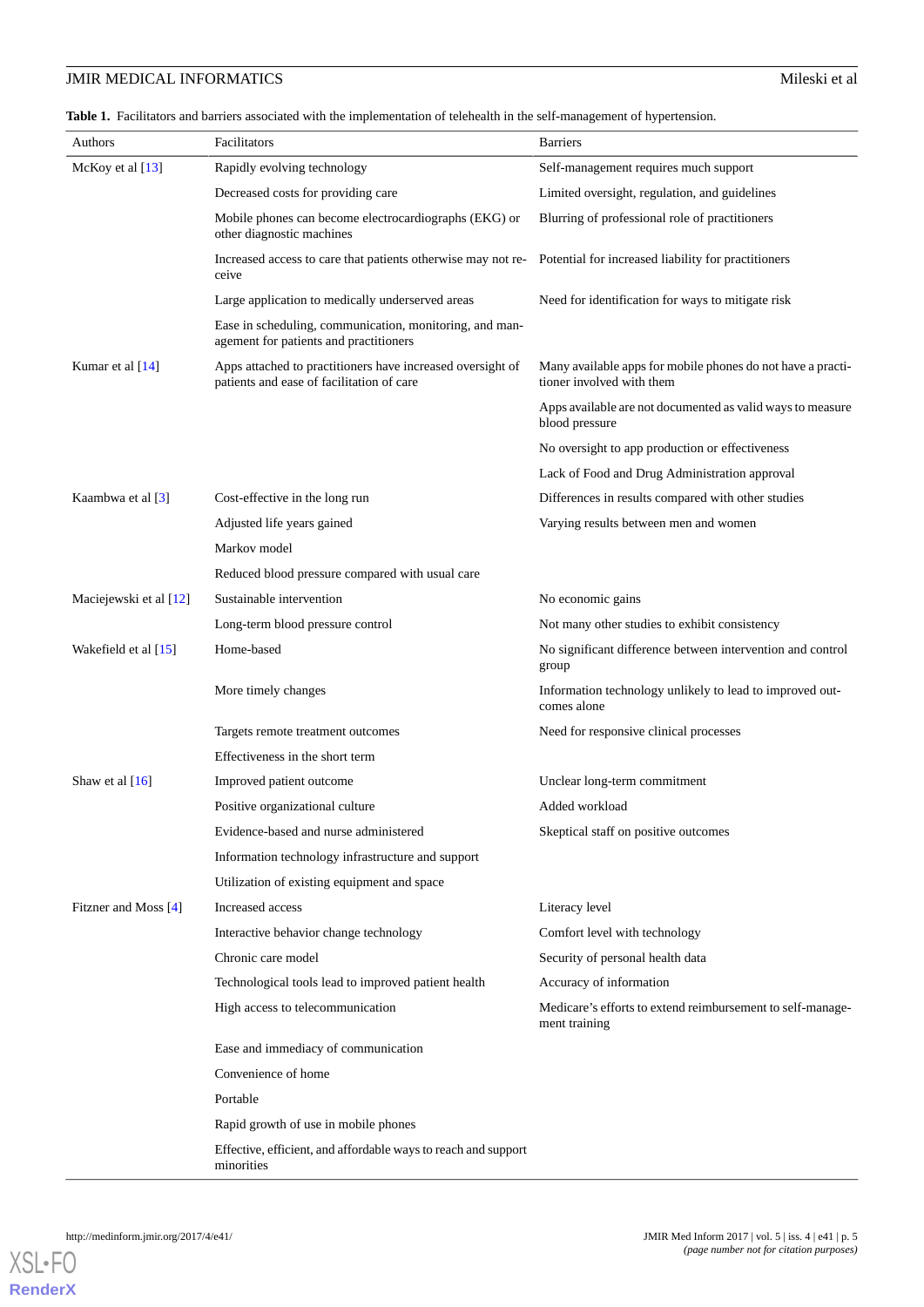### **JMIR MEDICAL INFORMATICS** And the state of all the state of all the state of all the state of all the state of all the state of all the state of all the state of all the state of all the state of all the state of all the

| Authors                       | Facilitators                                                                 | <b>Barriers</b>                                                                                                                 |
|-------------------------------|------------------------------------------------------------------------------|---------------------------------------------------------------------------------------------------------------------------------|
| Melnyk et al $[10]$           | Patient Care Alignment Teams; stresses non-face-to-face<br>interactions      | Patients adherence to the guidelines/rules                                                                                      |
|                               | Facilitates individualized personal interaction                              | Self-management components to consider                                                                                          |
|                               | Remedies face-to-face intervention problems                                  |                                                                                                                                 |
| Piette, Marinec et al [5]     | Increased access to health information between visits                        | Interactive voice response call completion rate declined                                                                        |
|                               | Information for users                                                        | Technical challenges                                                                                                            |
|                               | Delivered from long distances                                                |                                                                                                                                 |
| Jackson et al $[17]$          | Medical and behavioral aspects addressed                                     |                                                                                                                                 |
| Piette, Datwani et al $[18]$  | Access                                                                       | Labor intensive and rarely available in low- and middle-in-<br>come countries                                                   |
|                               | Cloud computing can make mobile health (mHealth) services<br>more accessible | Lacks the resources to launch and maintain an mHealth ser-<br>vice                                                              |
|                               |                                                                              | Relatively little collaborative work with patients' clinical<br>teams                                                           |
|                               |                                                                              | Effort to educate providers                                                                                                     |
| Wang et al [11]               | Hypertension is a common reason for men to go to the doctor                  | Substantial time costs accumulated for nurses to prepare                                                                        |
|                               | Different telephone interventions added with usual care                      | No long-term difference in results compared with usual care                                                                     |
|                               | Costs may not significantly differ from that of usual care                   | Hypertension Intervention Nurse Telemedicine Study<br>(HINTS) intervention was costly and time-consuming to<br>deliver          |
|                               |                                                                              | Unknown whether intervention generates other patient-cen-<br>tered outcomes or efficiencies in other aspects of medical<br>care |
| Jones et al $\lceil 6 \rceil$ | Participants valued additional information                                   | Self-management hard to be maintained by participants                                                                           |
|                               | Home blood pressure readings more natural                                    | Borderline readings                                                                                                             |
|                               | Greater control and more involvement                                         | Self-titration                                                                                                                  |
|                               | Improvement of knowledge for the patient                                     | Needs significant input from general practitioner                                                                               |

# **Data Analysis**

Narrative summaries related to factors that influenced the adoption of telemedicine for the self-management of hypertension were extracted from each paper and included in [Table 1.](#page-4-0) These, in turn, were grouped into larger recurring themes: either key determinants or impediments to success. The themes chosen were by consensus of the authors. Those chosen were agreed upon to be ones that provided overarching summary to the facilitators and barriers extracted. These themes were then divided into two affinity matrix tables for facilitators and barriers. Each table documents the themes, their citation occurrence, their frequency sum, and their frequency percentage.

# *Results*

The findings were summarized into the facilitators and barriers table after the members of the research team chose papers to construct the systematic literature review. All identical papers were analyzed and unified before the table was generated. The members of the research team reevaluated the papers and determined facilitators and barriers in the self-management of hypertension via telemedicine. Results are summarized in [Table](#page-4-0)

[1.](#page-4-0) Papers are listed in the order of publication, with the most recent papers at the top.

During the course of the period chosen (2010-2016) for this systematic review, 112 authors published 14 works that specifically studied, analyzed, and discussed factors relating to the self-management of hypertension via telemedicine. Most of these works highlighted both facilitators and barriers, and only one highlighted only facilitators. Papers originated from multiple countries, and a total of 48 facilitators (55%) and 40 barriers (45%) were observed.

# *Discussion*

# **Facilitators**

About 17% more facilitators to implementation were noted than barriers (48:40). The authors of this review compared and grouped the facilitators and barriers into common themes. A total of 24 themes were noted between the two categories. A total of 13 facilitator theme categories and 11 barrier categories were identified. [Table 2](#page-6-0) illustrates and rank orders the themes from the facilitators based on their frequency of occurrence in the literature.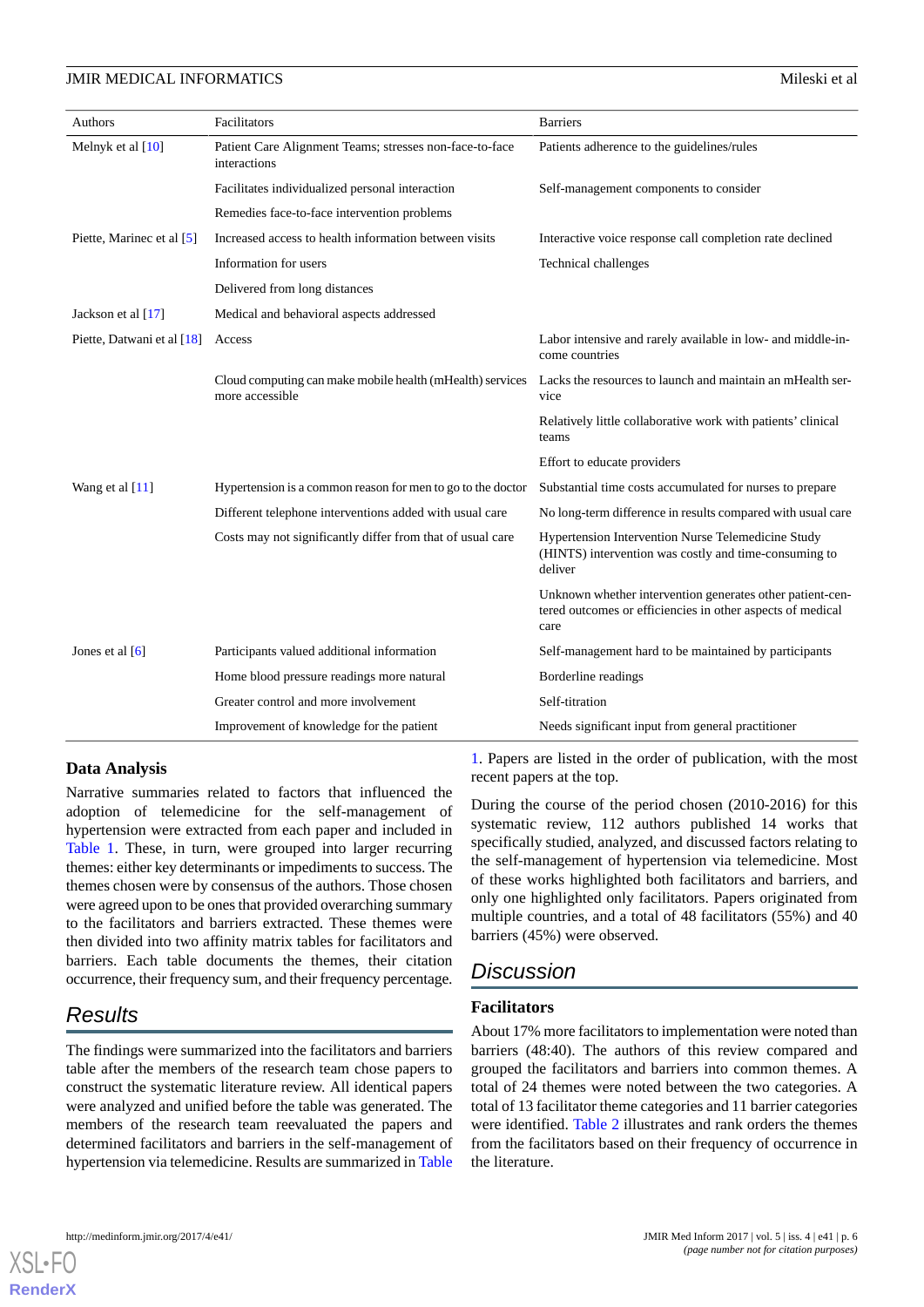### **JMIR MEDICAL INFORMATICS** And the state of all the state of all the state of all the state of all the state of all the state of all the state of all the state of all the state of all the state of all the state of all the

<span id="page-6-0"></span>**Table 2.** Facilitating themes associated with the implementation of telemedicine in the self-management of hypertension.

| Facilitators                             | Occurrences                                    | Frequency<br>$(N=48)$ |
|------------------------------------------|------------------------------------------------|-----------------------|
|                                          |                                                | $n$ (%)               |
| Increased access                         | $[4]^{a}$ , $[5]^{a}$ , $[13]^{a}$ , $[18]$    | 7(15)                 |
| Increase in health and quality           | [3], [4], [12], [14], [15] <sup>a</sup> , [16] | 7(15)                 |
| Patient knowledge and involvement        | [4], [5], [6] <sup>a</sup> , [17]              | 6(13)                 |
| Technology growth with remote monitoring | $[4]^{a}$ , $[13]^{a}$ , $[16]$ , $[18]$       | 6(13)                 |
| Cost-effectiveness                       | [3] <sup>a</sup> , [4], [11], [13]             | 5(10)                 |
| Increased convenience and ease           | $[4]^{a}$ , [13], [15]                         | 4(8)                  |
| Facilitates communication                | $[10]^{a}$ , [16]                              | 3(6)                  |
| Natural readings                         | $[3]$ , $[6]$ , $[12]$                         | 3(6)                  |
| Personalized care                        | $[10], [11]^{a}$                               | 3(6)                  |
| Utilizing nurses                         | $[16]$                                         | 1(2)                  |
| Portable                                 | $[4]$                                          | 1(2)                  |
| Timely                                   | $[15]$                                         | 1(2)                  |
| Utilizing space                          | $[16]$                                         | 1(2)                  |

<sup>a</sup>Denotes multiple occurrences in the same paper.

Facilitators mentioned most often in the literature were increased access [[4](#page-10-11)[,5](#page-10-1),[13](#page-10-12)[,18](#page-11-1)] (multiple occurrences per article: 6,12,14) and increase in health and quality [\[3](#page-10-9),[4](#page-10-11)[,12](#page-10-10),[14-](#page-10-13)[16\]](#page-10-15) (multiple occurrences per article: 10). These themes were identified 7 times each, out of 41 total occurrences (17% each). Regarding increased access, authors have noted facilitators where patients found themselves with access to care that they might otherwise not receive [[13\]](#page-10-12) and that technology could easily be adapted to use for medically underserved populations [\[13](#page-10-12)]. Furthermore, there was an overall increased access to care and telecommunication by the use of telemedicine [[4\]](#page-10-11). The use of the technology also allowed for care to be delivered over long distances, which increased not only access to care but also access to health information [[5](#page-10-1)[,18](#page-11-1)].

Increases in health and quality facilitators were noted in areas that allowed practitioners to have increased oversight of their patients and an easing of the facilitation of care [\[14](#page-10-13),[16\]](#page-10-15). The telemedicine intervention was also noted to be sustainable [\[12](#page-10-10)] and could target treatment outcomes remotely [\[15](#page-10-14)], which allowed for increased effectiveness in treatment, a gain of adjusted life years, and improved patient outcomes [[3,](#page-10-9)[15](#page-10-14),[16\]](#page-10-15).

The next two most identified themes were patient knowledge and involvement [[4-](#page-10-11)[6](#page-10-2),[17\]](#page-11-0) (multiple occurrences per article: 18) and technology growth with remote monitoring [[4](#page-10-11)[,13](#page-10-12),[16](#page-10-15)[,18](#page-11-1)] (multiple occurrences per article: 6,12). These themes were identified 6 times each, out of 41 total occurrences (15% each). Patient knowledge and involvement themes mostly focused on how patients could benefit from the use of this technology. Behavior changes [\[4](#page-10-11),[17\]](#page-11-0) and additional information and greater control and involvement for patients [[5,](#page-10-1)[6\]](#page-10-2) were noted. Increased knowledge for the patients empowered them to make better decisions and have more control of their own care [\[6](#page-10-2)[,17](#page-11-0)]. There

 $X$ SL•F $O$ **[RenderX](http://www.renderx.com/)** was also a "value-added" component to the use of telemedicine, as there was additional information available regarding the diagnosis to patients, which otherwise might not have been readily available [\[6](#page-10-2)].

Technology growth was also an important theme identified; the more this technology is used, the greater the applications that will be identified [[13\]](#page-10-12). Everyday devices such as mobile phones can be utilized as an electrocardiograph (EKG) or other diagnostic machines [[13\]](#page-10-12). Increased use also will lead to increased options in information technology infrastructure and support [[16\]](#page-10-15) and increased tools to use to promote health in patients [\[4\]](#page-10-11). This technology could also drive advances in mobile phones and cloud computing [[4,](#page-10-11)[18](#page-11-1)].

The cost-effective nature of the use of telemedicine in the treatment of hypertension was identified 5 times [[3](#page-10-9)[,4](#page-10-11),[11](#page-10-8)[,13](#page-10-12)] (multiple occurrences per article: 8) (12%). Telemedicine has been shown to be effective, efficient, and affordable in reaching its target population [\[4](#page-10-11)]. Furthermore, it is shown to have decreased costs overall for providing care [[13\]](#page-10-12), despite the cost of the per-unit provision of care being the same [[11\]](#page-10-8). The long-term use of this as an intervention is where most cost savings are seen [[3\]](#page-10-9). Studies in the area of cost-effectiveness have been weak overall; however, it is believed that there has been a gross underestimation in this area, as the cost of technology has decreased over time [\[13](#page-10-12)]. Cost of self-management was shown to be higher overall in some cases, but as it was associated with an increase in quality of life for patients with a decrease in cardiovascular events, a net savings was noted [\[3](#page-10-9)]. These results are further verified in reduced overall costs for the care of patients with the use of telemedicine technologies, despite their increased front-end cost overall [[4](#page-10-11)[,11](#page-10-8)].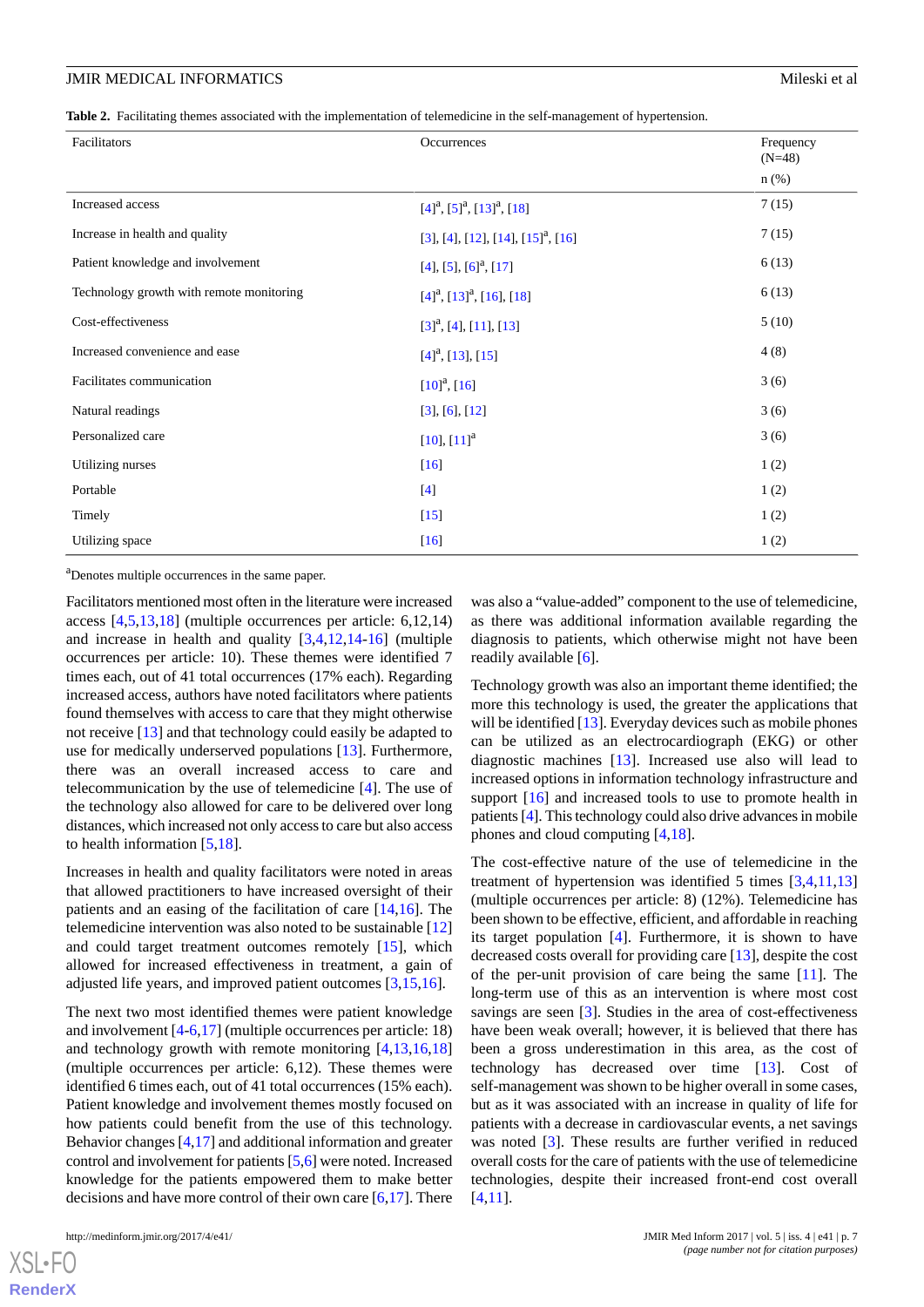Increased convenience/ease of the use of telemedicine in the treatment of hypertension was identified 4 times [\[4](#page-10-11),[13](#page-10-12)[,15](#page-10-14)] (multiple occurrences per article: 12) (10%). Patients were able to realize an ease in their ability to receive care from the convenience of their own homes [\[4](#page-10-11),[15\]](#page-10-14). This translated into not only easier access for patients and providers [\[18](#page-11-1)] but also more immediate communication between patients and providers [[4\]](#page-10-11). Providers found significant benefits in the areas of scheduling ease, communications with patients, disease monitoring, and disease management [[13\]](#page-10-12).

Three theme areas were next tied with each other in incidence. Facilitates communication [[10](#page-10-7)[,16](#page-10-15)] (multiple occurrences per article: 13), natural readings [\[3](#page-10-9),[6,](#page-10-2)[12](#page-10-10)], and personalized care [[10](#page-10-7)[,11](#page-10-8)] (multiple occurrences per article: 17) were all identified 3 times (7% each). An advantage to the use of telemedicine identified was that it alleviates issues regarding interventions in the face-to-face method [\[10](#page-10-7)]. Furthermore, communication is facilitated, as the use of telemedicine is able to create a positive organizational culture for patients and practitioners alike [\[16](#page-10-15)]. Also of note is that blood pressure readings in the home environment are more natural [\[6\]](#page-10-2) and are not plagued by the stress of the medical office or "white coat syndrome." These more natural readings, which are facilitated because of the use of telemedicine, show patients to have decreased blood pressure readings versus normal in office care [[13\]](#page-10-12), which in turn assists in long-term blood pressure control [\[12](#page-10-10)]. This ties in with personalized care, as telemedicine facilitates individualized personalized interactions [[10\]](#page-10-7). It also fosters care for those who might otherwise not go to the physician for treatment [\[11](#page-10-8)] and allows for different interventions outside the normal ones, which would come with usual care for hypertension [[11\]](#page-10-8).

The last four facilitators were each mentioned once in the identified papers. Utilizing nurses [[16\]](#page-10-15), portable [\[4](#page-10-11)], timely  $[15]$  $[15]$ , and utilizing space  $[16]$  $[16]$  were all mentioned one time in the thematic review (2% each). Nurses were able to provide more timely care and intervention than would normally happen in the office environment  $[15,16]$  $[15,16]$  $[15,16]$ . The technology that is required is portable and can be carried with the patients anywhere they go [\[4](#page-10-11)], which allows for increased ability to give timely care [[15\]](#page-10-14). An existing practice can additionally expand its reach and patient base, as the implementation of technology will not take more space resources, and it can utilize existing equipment in most cases [[16\]](#page-10-15). This allows for an increased patient load and an increase in the amount of care given in a timely fashion.

#### **Barriers**

The barrier mentioned most often in the literature was lack of evidence [\[3](#page-10-9),[4,](#page-10-11)[11](#page-10-8),[12,](#page-10-10)[14](#page-10-13),[16\]](#page-10-15) (multiple occurrences per article: 7,8), which was identified 9 times of 40 total incidences (23%). Lack of evidence was an area that showed many possible concerns. Telemedicine lacks oversight in the area of application

production or effectiveness [\[14](#page-10-13)]. Additionally, it lacks Food and Drug Administration approval [\[14](#page-10-13)]. There is evidence to show that there are differences in effectiveness between men and women [[3\]](#page-10-9) and that there are other inconsistencies between the programs (and the research surrounding them) [[12\]](#page-10-10). Due to these inconsistencies, staff seem to be skeptical about the use of technology in this fashion [[16\]](#page-10-15), as the accuracy of the information provided [[4\]](#page-10-11) and the validity of the results are in question [\[14](#page-10-13)]. Furthermore, inconsistencies also question the outcomes generated by the apps and the efficiency of the use of telemedicine to monitor hypertension [[11\]](#page-10-8).

The next most-cited barrier was self-management difficult to maintain [[5,](#page-10-1)[6](#page-10-2),[10,](#page-10-7)[13](#page-10-12)] (multiple occurrences per article: 13,18), which was identified 7 times (18%). This barrier surrounds the ability of patients to support themselves using the technology. There is a large amount of support necessary for patients to be able to use and maintain a telemedicine program on their own [[13\]](#page-10-12). There are also issues identified regarding patients adhering to rules and guidelines surrounding the use of the technology [[10\]](#page-10-7) and keeping up with these patients from the provider perspective [[6\]](#page-10-2). The issues observed with the use of this platform include what to do with borderline readings [[6\]](#page-10-2) and patients self-titrating their treatments [\[6](#page-10-2)]. Getting patient buy-in and continual participation is in question [\[5](#page-10-1)]. [Table 3](#page-8-0) illustrates and rank orders the themes from the barriers based on their frequency of occurrence in the literature.

There are questions that remain regarding no long-term results and more areas to address [[11](#page-10-8)[,13](#page-10-12),[15\]](#page-10-14) (multiple occurrences per article: 6,10) (15%). The lack of long-term studies on this topic has shown a difficulty in the fashioning of responsive clinical processes [\[15](#page-10-14)] and a lack of data to show comparison with normal management of hypertension [[11\]](#page-10-8). In fact, one study showed no difference between a telemedicine group and a normally managed group [[15\]](#page-10-14). Many practitioner issues with liability and the mitigation of risk have been raised with the use of telemedicine and its use in the self-management of hypertension [\[13](#page-10-12)], with potential for information technology issues causing the technology to not be reliable [\[15](#page-10-14)].

There is also a perception that the use of telemedicine will result in a long-term added workload commitment [[11,](#page-10-8)[16](#page-10-15)[,18\]](#page-11-1) (multiple occurrences per article: 11,16), as it was identified 5 times (12%). There are significant concerns with time to train staff [[11\]](#page-10-8) and increased efforts required to train providers on the new technology [\[11](#page-10-8),[18\]](#page-11-1). There are concerns over the perception that the technology is labor intensive and is only available in affluent countries [[18\]](#page-11-1). Significant concerns were raised over added workload to already overburdened or time-strapped staff [[10\]](#page-10-7), increased educational efforts being required [\[18](#page-11-1)], and unclear time commitments to roll out and keep telemedicine programs implemented [[10\]](#page-10-7).

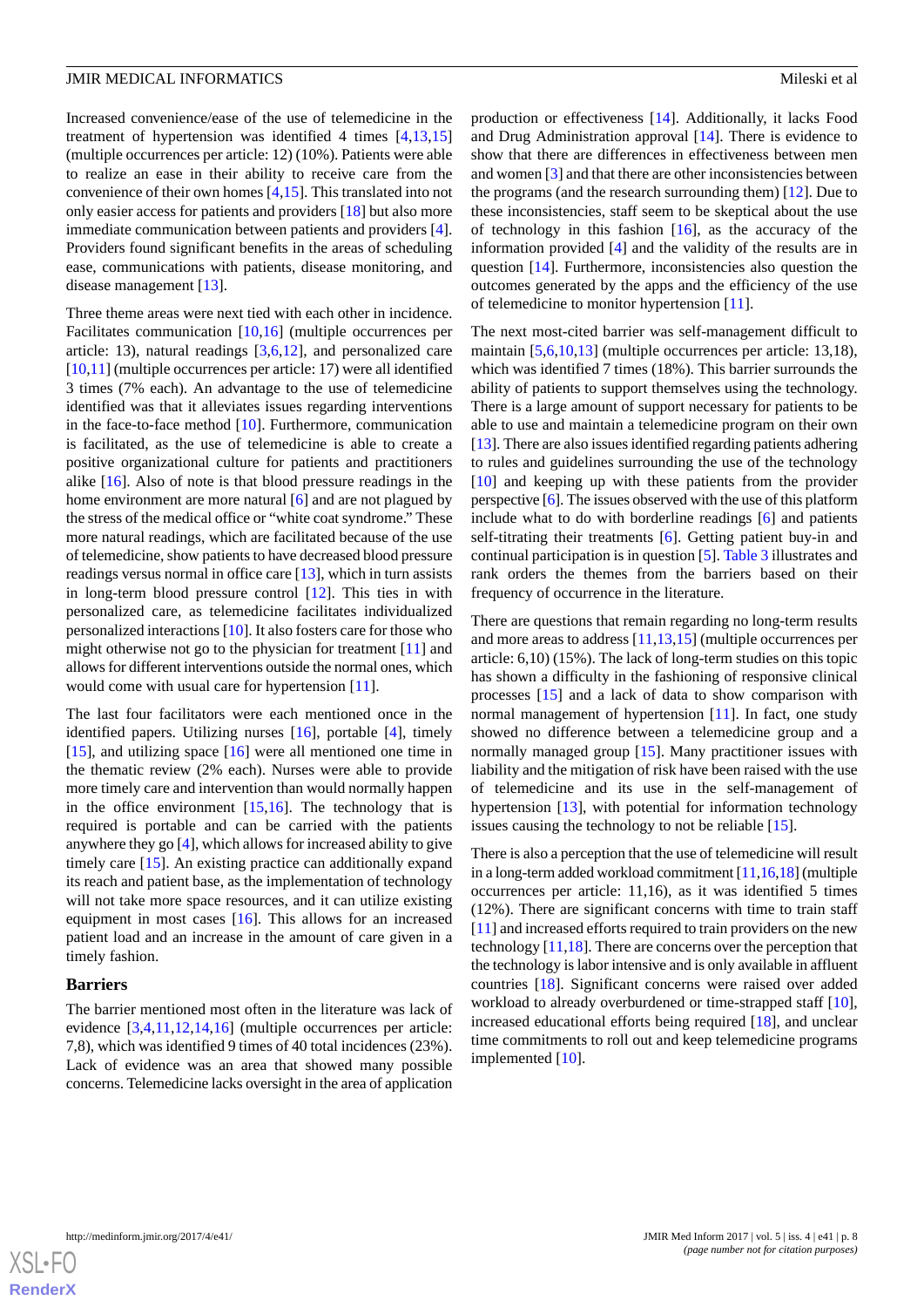### **JMIR MEDICAL INFORMATICS** And the state of all the state of all the state of all the state of all the state of all the state of all the state of all the state of all the state of all the state of all the state of all the

<span id="page-8-0"></span>

|  |  |  |  |  | Table 3. Barrier themes associated with the implementation of telemedicine in the self-management of hypertension. |  |  |  |  |
|--|--|--|--|--|--------------------------------------------------------------------------------------------------------------------|--|--|--|--|
|--|--|--|--|--|--------------------------------------------------------------------------------------------------------------------|--|--|--|--|

| <b>Barriers</b>                                  | Occurrences                                                    | Frequency $(N=40)$ |
|--------------------------------------------------|----------------------------------------------------------------|--------------------|
|                                                  |                                                                | $n$ (%)            |
| Lack of evidence                                 | $[3]$ <sup>a</sup> , [4], [11], [12], [14] <sup>a</sup> , [16] | 9(23)              |
| Self-management difficult to maintain            | $[5]$ , $[6]$ <sup>a</sup> , $[10]$ <sup>a</sup> , $[13]$      | 7(18)              |
| No long-term results and more areas to address   | $[11]$ , $[13]$ <sup>a</sup> , $[15]$ <sup>a</sup>             | 6(15)              |
| Long-term added workload commitment              | $[11]$ , $[16]$ <sup>a</sup> , $[18]$ <sup>a</sup>             | 5(13)              |
| Costly                                           | [4], [11], [12]                                                | 3(8)               |
| Technology challenges                            | $[5]$ , $[18]$ <sup>a</sup>                                    | 3(8)               |
| Significant input by general practitioner needed | [6], [13]                                                      | 2(5)               |
| Variation with providers and systems             | [13], [14]                                                     | 2(5)               |
| Low health literacy level                        | $[4]$                                                          | 1(3)               |
| Lack of comfort with technology                  | [4]                                                            | 1(3)               |
| Security of data                                 | $[4]$                                                          | 1(3)               |

<sup>a</sup>Denotes multiple occurrences in the same paper.

Another concern among providers is the cost of using such technology  $[4,11,12]$  $[4,11,12]$  $[4,11,12]$  $[4,11,12]$  $[4,11,12]$ , as it was mentioned in 3 papers  $(8\%)$ . Payers for services (such as Medicare) have made little efforts to pay for services provided via telemedicine [[4\]](#page-10-11), and this is slowing implementation. Furthermore, practitioners are concerned over the cost of the delivery of such services possibly outstripping reimbursement [[11\]](#page-10-8) and that there might simply be no economic gain to providing services in such a fashion as via telemedicine [\[12](#page-10-10)]. Initial concerns that the cost for the use of the technology might be wasted also exist, as one study showed similar probabilities for inpatient admission in those who used technology versus those who did not [\[12](#page-10-10)]. An additional study also showed no significant gains in hypertension control with the addition of technology [\[11](#page-10-8)]. However, both studies [[11,](#page-10-8)[12\]](#page-10-10) were specific to the Veterans Administration population, and findings could be specific to this particular population.

Technology challenges are also a significant barrier [[5](#page-10-1)[,18](#page-11-1)] (multiple occurrences per article: 16), as they are mentioned 3 times (8%). Practitioners are concerned that they lack the resources (technical and financial) to maintain an in-house mHealth service [\[18](#page-11-1)]. Simple technical challenges [\[5](#page-10-1)] and the perception that there will be little collaboration among clinical teams in the use of the technology [[18\]](#page-11-1) are also major concerns.

Several other barriers were found in the literature, which show concern for implementation on many levels. Significant input needed by general practitioner [[6](#page-10-2)[,13](#page-10-12)] was shown in two papers. The concerns here were that the implementation of such technology would blur professional roles in the treatment milieu [[13\]](#page-10-12) and that a fear of a significantly increased workload via input exists among these same practitioners [[6\]](#page-10-2). A concern with variation with providers and systems [[13,](#page-10-12)[14](#page-10-13)] was also noted in two papers. There is limited oversight, regulation, and guidelines over telemedicine applications [\[13](#page-10-12)], and there is a fear that many applications exist with no oversight at all [[14\]](#page-10-13), medical or otherwise. The potential exists to put patients in an unsafe

 $X$ SL•FO **[RenderX](http://www.renderx.com/)** condition and/or without medical oversight and attention. Finally, there exists concern over low health literacy levels [[4\]](#page-10-11), lack of comfort with technology [\[4](#page-10-11)], and security of data [[4\]](#page-10-11). Many patients already have a low health literacy, and adding technology to the mix simply complicates the already difficult to provide care [[4\]](#page-10-11). These same patients have a lack of comfortability with technology [[4\]](#page-10-11), and there are concerns regarding the safety of personal health data [[4\]](#page-10-11).

#### **Population**

Hypertension is associated with multiple chronic conditions, including but not limited to diabetes and cardiovascular disease, and there is an ever-increasing need to enhance care to deliver to these individuals [[4,](#page-10-11)[13](#page-10-12)[,15](#page-10-14),[17\]](#page-11-0). Telemedicine broadens access to people unable to reach health services easily [[4,](#page-10-11)[18](#page-11-1)]. Patients' involvement in health decisions will increase along with access to health information in between visits [\[6](#page-10-2),[18\]](#page-11-1). Remote data collection, monitoring, and cloud computing will allow for care to be delivered from a distance [\[3](#page-10-9),[4,](#page-10-11)[14](#page-10-13),[18\]](#page-11-1). This allows doctors to attend to other patients' needs that cannot be addressed outside a health care facility. Using telemedicine to attend to the management of patients' health will vastly reduce problems occurring in face-to-face care [\[17](#page-11-0)].

#### **Cost**

Cost is often an argument against telemedicine use in health facilities; however, studies show that implementation such as a Tailored Case Management for Diabetes and Hypertension (TEACH-DM) system allows for rapid implementation at low cost [[1\]](#page-10-0). Studies showing the cost-effectiveness of telemedicine point that there is a variation in savings within the short-term use of telemedicine and that this variation can be expected to be steady and to increase in cost-effectiveness over a 2-year period [\[3](#page-10-9)[,4,](#page-10-11)[14](#page-10-13)[,15](#page-10-14)].

Although no direct government incentives exist for implementing a telemedicine system, the increase in quality and Medicare reimbursement shows steady increases in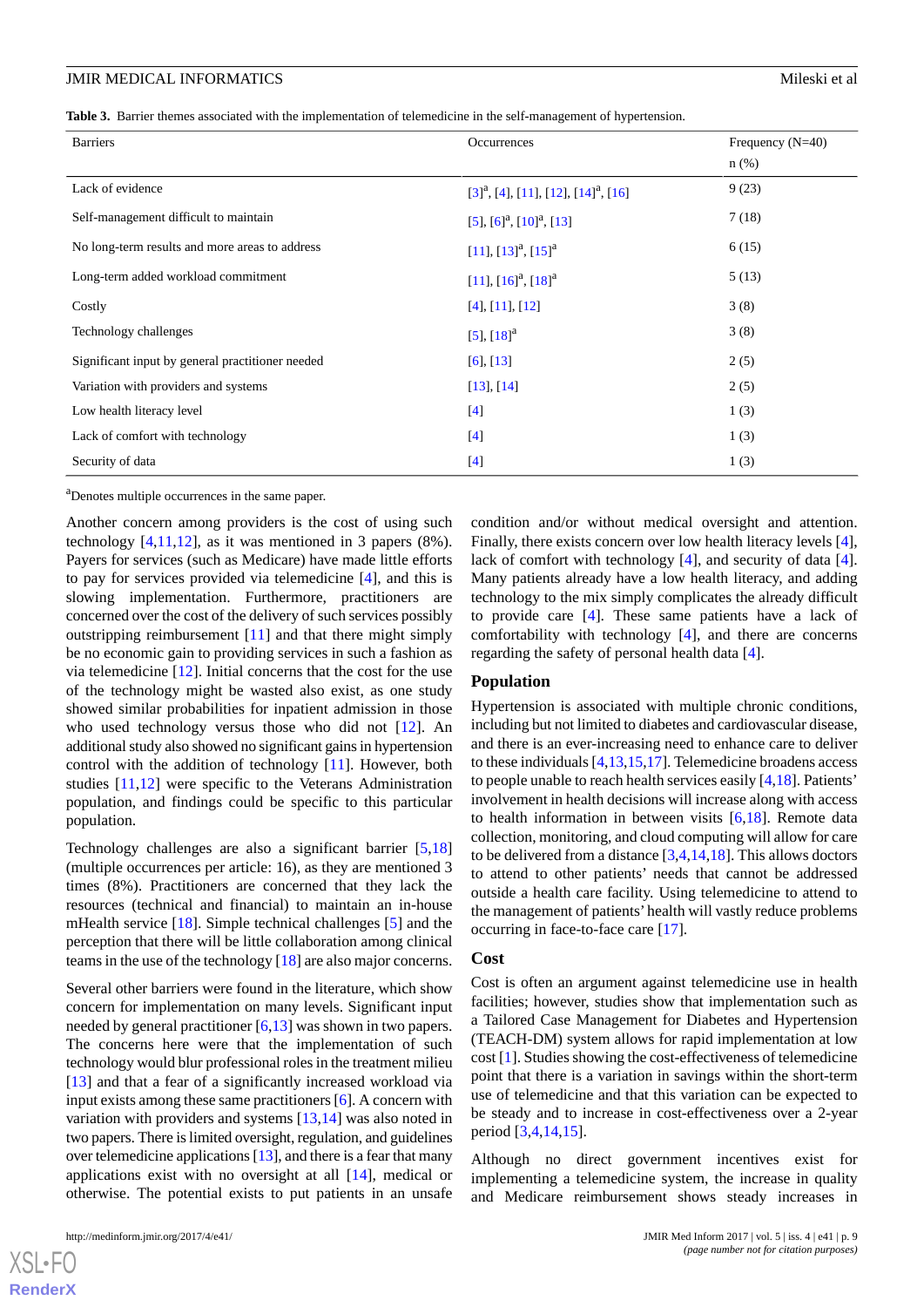reimbursement and patient volumes [\[10](#page-10-7),[11,](#page-10-8)[15](#page-10-14)], and this should be ample incentive in itself to make the move toward this technologically advanced system of care. There are difficulties in understanding why telemedicine is not being heavily implemented throughout the United States despite its cost-effectiveness and research showing positive cost savings and patient outcomes in the long run [\[14](#page-10-13)]. However, this study can be used by facilities to raise awareness of the cost-saving potential that could result from the implementation of a telemedicine system.

### **Perceptions**

Users' perceptions pose a great level of concern for facilities thinking of adopting a telemedicine program. Users need to understand the value in consistently using telemedicine to assist with self-management of hypertension. The benefits will not be evident immediately [[13\]](#page-10-12). Having patients develop a positive perception will make administering a telemedicine program more desirable. Telemedicine has made it more convenient for users to keep track of their health; it allows users to take measurements from home and immediacy of communication [[2](#page-10-4)[,4](#page-10-11),[5,](#page-10-1)[14](#page-10-13)]. By enabling the users to track and record their health status, they feel that they have an increase in knowledge with regard to understanding their health condition [\[5](#page-10-1),[6,](#page-10-2)[13](#page-10-12)]. This helps to increase patient participation with their own health and modify behaviors that result in an unhealthy lifestyle [[6](#page-10-2),[11\]](#page-10-8).

Rejection of using telemedicine is not solely derived from the users' perceptions; it is heavily influenced by the organization deciding whether implementation is in its best interest. Cost plays a key role in conducting a cost-benefit analysis. Since there is little proven evidence suggesting success in gaining a financial return in using telemedicine for long-term conditions, organizations hesitate on its adoption [[2](#page-10-4)[,11](#page-10-8),[12\]](#page-10-10). Costs may pose an issue if organizations lack proper strategic planning initiatives and fail to adequately address the purpose for adopting telemedicine into their practice. The organization needs to align a telemedicine program in accordance with its mission, vision, and values. Upon alignment, there will be an increase in the quality of care provided to the patients, thus resulting in improved health. Telemedicine has been studied to show an improvement in the quality of life and health of patients who participated in the research studies [\[4](#page-10-11),[14\]](#page-10-13). Even with research that supports expanding the use of telemedicine, some clinical trials show no economic gains [\[12](#page-10-10)]; this poses a challenge for pushing the expansion of telemedicine in organizations.

#### **Implementation**

Implementation of a telemedicine program relies heavily on the vision being aligned throughout the organization. With cost-effectiveness and rapid implementation models such as TEACH-DM being available, the only barrier is uncertainty. With facilities moving toward implementation of telemedicine models, it is likely for this uncertainty to be demolished [\[2](#page-10-4),[9\]](#page-10-6). Poor planning has been an extreme issue because of the alignment of goals and vision required throughout the organization to be successful in a telemedicine implementation process [\[13](#page-10-12)[,14](#page-10-13)]. When a health care facility implements telemedicine models, the benefits realized by the facility will quickly create a domino effect of implementation of

 $XS$  $\cdot$ FC **[RenderX](http://www.renderx.com/)** telemedicine by other organizations. This is because of the high levels of competition in health care today, requiring facilities to consistently look for ways to reduce cost and increase quality.

### **Adopting a Telemedicine system**

Practices may realize the benefits of using telemedicine in the self-management of hypertension after conducting a cost-benefit analysis. This will aid organizations in determining whether the venture is worth adoption. Qualifications for organizations to implement telemedicine programs, at a minimum, are alignment with the mission of the organization and the strategic plan. A common theme throughout the facilitators was an increase in patient health and the quality of care provided. This directly aligns with the goals and requirements established by the PPACA. Legislature is placing an increasing demand on health care organizations to increase the quality of care delivered to patients at a lower cost. Executing a telemedicine program may help alleviate the burden of the PPACA demands and may benefit the health of the population currently living with hypertension. Access is noted to increase with the use of telemedicine by reaching a broader population that may not have easy access to health care resources and transportation, and individuals who require more care such as the elderly.

These facilitators need to be kept in mind when determining a route to abide by PPACA guidelines. The long-term effects of increases in the health and quality of services that will facilitate financial benefits in the near future should override the initial start-up costs. All decisions are associated with costs and benefits; research indicates that the effectiveness of adopting telemedicine programs is growing, as time unveils the positive outcomes that result from the establishment of these programs.

### **Limitations**

This review provides a collection of up-to-date data associated with using telemedicine and will assist organizations in weighing the costs and benefits associated with its adoption. A shortfall of this study is that all the papers focused on serving different populations with telemedicine. All the papers were related to using telemedicine to measure high blood pressure, but it was the target populations that varied. Some evaluated using telemedicine to reach people in developing countries, the poor and underserved in developed countries, individuals with diabetes, individuals who only speak Spanish, and individuals who are African American.

The extraordinarily vast number of uses for telemedicine made research difficult with regard to narrowing down the target population while still having enough data to conduct a systematic review. Telemedicine is relatively new to assist with self-management of chronic conditions, and there is limited research on the subject. Time is required for facilities to gather data information on the effectiveness of using telemedicine for this purpose, and this study was limited to papers published only within the past 5 years.

### **Conclusions**

Weighing the costs versus the benefits in the creation of a telemedicine program for self-management of hypertension is essential to decide whether it fits the needs of the organization.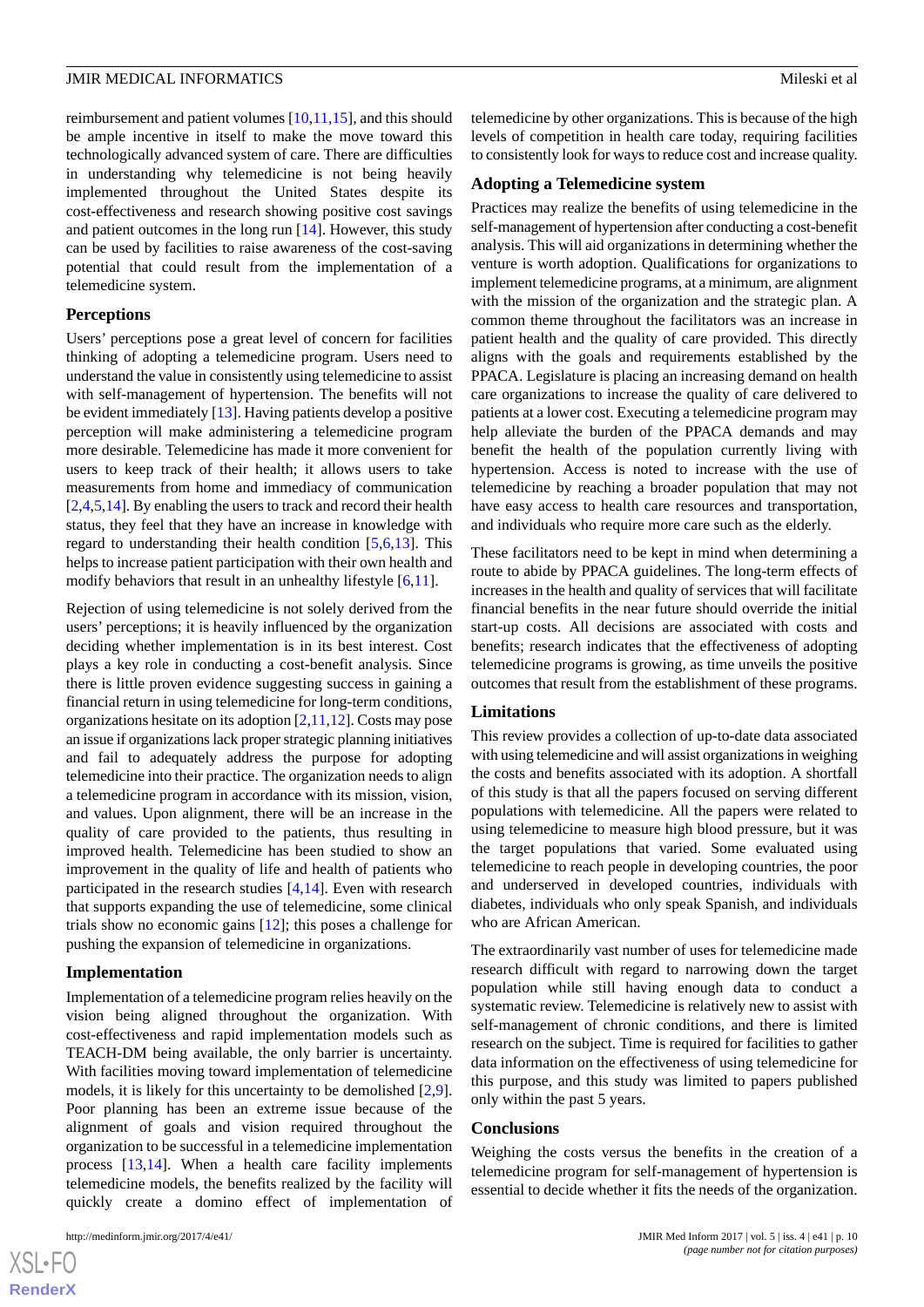This review presented a myriad of facilitating factors and barriers through a meta-analysis and systematic review of up-to-date papers from two academic databases. The information presented is helpful in understanding the benefits of telemedicine and its function in an organization.

# **Acknowledgments**

This research received no specific grant from any funding agency in the public, commercial, or not-for-profit sectors. This paper does not contain any studies with human participants or animals performed by any of the authors. For this type of study, formal consent is not required.

# **Conflicts of Interest**

None declared.

# <span id="page-10-0"></span>**References**

- <span id="page-10-4"></span>1. Crowley MJ, Bosworth HB, Coffman CJ, Lindquist JH, Neary AM, Harris AC, et al. Tailored case management for diabetes and hypertension (TEACH-DM) in a community population: study design and baseline sample characteristics. Contemp Clin Trials 2013 Sep;36(1):298-306 [[FREE Full text](http://europepmc.org/abstract/MED/23916915)] [doi: [10.1016/j.cct.2013.07.010\]](http://dx.doi.org/10.1016/j.cct.2013.07.010) [Medline: [23916915\]](http://www.ncbi.nlm.nih.gov/entrez/query.fcgi?cmd=Retrieve&db=PubMed&list_uids=23916915&dopt=Abstract)
- <span id="page-10-9"></span>2. Flodgren G, Rachas A, Farmer AJ, Inzitari M, Shepperd S. Interactive telemedicine: effects on professional practice and health care outcomes. Cochrane Database Syst Rev 2015;9:CD002098. [doi: [10.1002/14651858.CD002098.pub2\]](http://dx.doi.org/10.1002/14651858.CD002098.pub2) [Medline: [26343551](http://www.ncbi.nlm.nih.gov/entrez/query.fcgi?cmd=Retrieve&db=PubMed&list_uids=26343551&dopt=Abstract)]
- <span id="page-10-11"></span>3. Kaambwa B, Bryan S, Jowett S, Mant J, Bray EP, Hobbs FD, et al. Telemonitoring and self-management in the control of hypertension (TASMINH2): a cost-effectiveness analysis. Eur J Prev Cardiol 2014 Dec;21(12):1517-1530. [doi: [10.1177/2047487313501886\]](http://dx.doi.org/10.1177/2047487313501886) [Medline: [23990660\]](http://www.ncbi.nlm.nih.gov/entrez/query.fcgi?cmd=Retrieve&db=PubMed&list_uids=23990660&dopt=Abstract)
- <span id="page-10-1"></span>4. Fitzner K, Moss G. Telehealth--an effective delivery method for diabetes self-management education? Popul Health Manag 2013 Jun;16(3):169-177. [doi: [10.1089/pop.2012.0054](http://dx.doi.org/10.1089/pop.2012.0054)] [Medline: [23216062\]](http://www.ncbi.nlm.nih.gov/entrez/query.fcgi?cmd=Retrieve&db=PubMed&list_uids=23216062&dopt=Abstract)
- <span id="page-10-2"></span>5. Piette JD, Marinec N, Gallegos-Cabriales EC, Gutierrez-Valverde JM, Rodriguez-Saldaña J, Mendoz-Alevares M, et al. Spanish-speaking patients' engagement in interactive voice response (IVR) support calls for chronic disease self-management: data from three countries. J Telemed Telecare 2013 Feb;19(2):89-94 [\[FREE Full text\]](http://europepmc.org/abstract/MED/23532005) [doi: [10.1177/1357633X13476234](http://dx.doi.org/10.1177/1357633X13476234)] [Medline: [23532005](http://www.ncbi.nlm.nih.gov/entrez/query.fcgi?cmd=Retrieve&db=PubMed&list_uids=23532005&dopt=Abstract)]
- <span id="page-10-3"></span>6. Jones MI, Greenfield SM, Bray EP, Baral-Grant S, Hobbs FD, Holder R, et al. Patients' experiences of self-monitoring blood pressure and self-titration of medication: the TASMINH2 trial qualitative study. Br J Gen Pract 2012 Feb;62(595):e135-e142 [[FREE Full text](http://bjgp.org/cgi/pmidlookup?view=long&pmid=22520791)] [doi: [10.3399/bjgp12X625201\]](http://dx.doi.org/10.3399/bjgp12X625201) [Medline: [22520791](http://www.ncbi.nlm.nih.gov/entrez/query.fcgi?cmd=Retrieve&db=PubMed&list_uids=22520791&dopt=Abstract)]
- <span id="page-10-5"></span>7. WHO. 2010 Telemedicine: opportunities and developments in member states: report on the second global survey on eHealth URL: [http://www.who.int/goe/publications/goe\\_telemedicine\\_2010.pdf](http://www.who.int/goe/publications/goe_telemedicine_2010.pdf) [accessed 2016-09-01] [[WebCite Cache ID](http://www.webcitation.org/

                                6kCh7kpqZ) [6kCh7kpqZ](http://www.webcitation.org/

                                6kCh7kpqZ)]
- <span id="page-10-7"></span><span id="page-10-6"></span>8. Weber MA, Schiffrin EL, White WB, Mann S, Lindholm LH, Kenerson JG, et al. Clinical practice guidelines for the management of hypertension in the community a statement by the American society of hypertension and the international society of hypertension. J Hypertens 2014 Jan;32(1):3-15. [doi: 10.1097/HJH.00000000000000065] [Medline: [24270181](http://www.ncbi.nlm.nih.gov/entrez/query.fcgi?cmd=Retrieve&db=PubMed&list_uids=24270181&dopt=Abstract)]
- <span id="page-10-8"></span>9. WHO. 2013 A global brief on hypertension: silent killer, global public health crisis URL: [http://apps.who.int/iris/bitstream/](http://apps.who.int/iris/bitstream/10665/79059/1/WHO_DCO_WHD_2013.2_eng.pdf) [10665/79059/1/WHO\\_DCO\\_WHD\\_2013.2\\_eng.pdf](http://apps.who.int/iris/bitstream/10665/79059/1/WHO_DCO_WHD_2013.2_eng.pdf)[[WebCite Cache ID 6kChSNAZ9](http://www.webcitation.org/

                                6kChSNAZ9)]
- <span id="page-10-10"></span>10. Melnyk SD, Zullig LL, McCant F, Danus S, Oddone E, Bastian L, et al. Telemedicine cardiovascular risk reduction in veterans. Am Heart J 2013 Apr;165(4):501-508 [[FREE Full text](http://europepmc.org/abstract/MED/23537965)] [doi: [10.1016/j.ahj.2012.08.005\]](http://dx.doi.org/10.1016/j.ahj.2012.08.005) [Medline: [23537965](http://www.ncbi.nlm.nih.gov/entrez/query.fcgi?cmd=Retrieve&db=PubMed&list_uids=23537965&dopt=Abstract)]
- <span id="page-10-12"></span>11. Wang V, Smith VA, Bosworth HB, Oddone EZ, Olsen MK, McCant F, et al. Economic evaluation of telephone self-management interventions for blood pressure control. Am Heart J 2012 Jun;163(6):980-986. [doi: [10.1016/j.ahj.2012.03.016\]](http://dx.doi.org/10.1016/j.ahj.2012.03.016) [Medline: [22709750\]](http://www.ncbi.nlm.nih.gov/entrez/query.fcgi?cmd=Retrieve&db=PubMed&list_uids=22709750&dopt=Abstract)
- <span id="page-10-13"></span>12. Maciejewski ML, Bosworth HB, Olsen MK, Smith VA, Edelman D, Powers BJ, et al. Do the benefits of participation in a hypertension self-management trial persist after patients resume usual care? Circ Cardiovasc Qual Outcomes 2014 Mar;7(2):269-275 [[FREE Full text\]](http://circoutcomes.ahajournals.org/cgi/pmidlookup?view=long&pmid=24619321) [doi: [10.1161/CIRCOUTCOMES.113.000309\]](http://dx.doi.org/10.1161/CIRCOUTCOMES.113.000309) [Medline: [24619321\]](http://www.ncbi.nlm.nih.gov/entrez/query.fcgi?cmd=Retrieve&db=PubMed&list_uids=24619321&dopt=Abstract)
- <span id="page-10-14"></span>13. McKoy J, Fitzner K, Margetts M, Heckinger E, Specker J, Roth L, et al. Are telehealth technologies for hypertension care and self-management effective or simply risky and costly? Popul Health Manag 2015 Jun;18(3):192-202. [doi: [10.1089/pop.2014.0073\]](http://dx.doi.org/10.1089/pop.2014.0073) [Medline: [25290443\]](http://www.ncbi.nlm.nih.gov/entrez/query.fcgi?cmd=Retrieve&db=PubMed&list_uids=25290443&dopt=Abstract)
- <span id="page-10-15"></span>14. Kumar N, Khunger M, Gupta A, Garg N. A content analysis of smartphone-based applications for hypertension management. J Am Soc Hypertens 2015 Feb;9(2):130-136. [doi: [10.1016/j.jash.2014.12.001](http://dx.doi.org/10.1016/j.jash.2014.12.001)] [Medline: [25660364\]](http://www.ncbi.nlm.nih.gov/entrez/query.fcgi?cmd=Retrieve&db=PubMed&list_uids=25660364&dopt=Abstract)
- 15. Maciejewski ML, Bosworth HB, Olsen MK, Smith VA, Edelman D, Powers BJ, et al. Do the benefits of participation in a hypertension self-management trial persist after patients resume usual care? Circ Cardiovasc Qual Outcomes 2014 Mar;7(2):269-275 [[FREE Full text\]](http://circoutcomes.ahajournals.org/cgi/pmidlookup?view=long&pmid=24619321) [doi: [10.1161/CIRCOUTCOMES.113.000309\]](http://dx.doi.org/10.1161/CIRCOUTCOMES.113.000309) [Medline: [24619321\]](http://www.ncbi.nlm.nih.gov/entrez/query.fcgi?cmd=Retrieve&db=PubMed&list_uids=24619321&dopt=Abstract)
- 16. Shaw RJ, Kaufman MA, Bosworth HB, Weiner BJ, Zullig LL, Lee SD, et al. Organizational factors associated with readiness to implement and translate a primary care based telemedicine behavioral program to improve blood pressure control: the HTN-IMPROVE study. Implement Sci 2013;8:106 [\[FREE Full text\]](http://implementationscience.biomedcentral.com/articles/10.1186/1748-5908-8-106) [doi: [10.1186/1748-5908-8-106\]](http://dx.doi.org/10.1186/1748-5908-8-106) [Medline: [24010683](http://www.ncbi.nlm.nih.gov/entrez/query.fcgi?cmd=Retrieve&db=PubMed&list_uids=24010683&dopt=Abstract)]

[XSL](http://www.w3.org/Style/XSL)•FO **[RenderX](http://www.renderx.com/)**